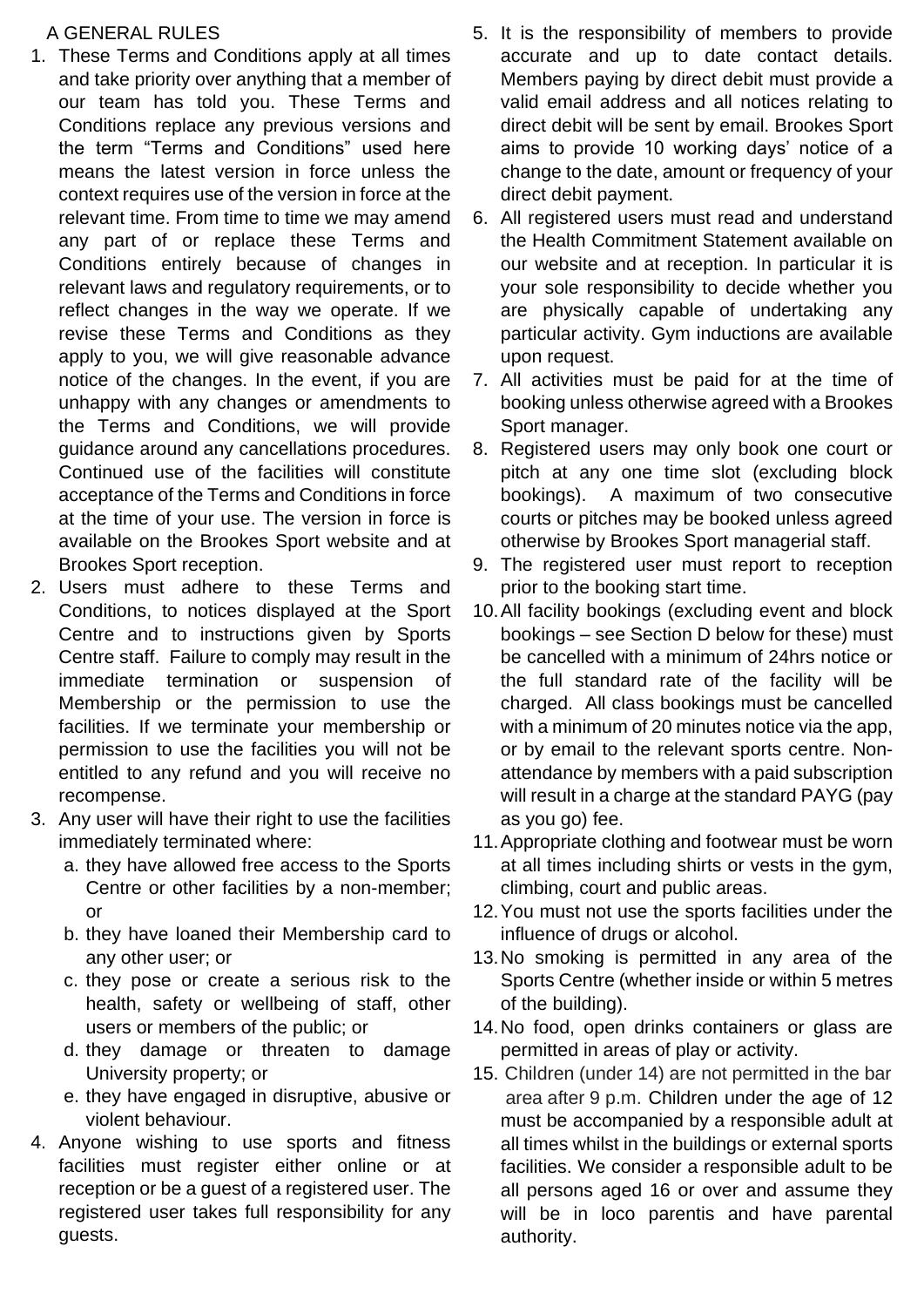- 16.You assume responsibility for your personal belongings and items left (including in lockers) entirely at your own risk. The University and its staff cannot be held responsible for any loss or damage except where we have been negligent.
- 17.If you injure yourself or have an accident whilst using the Facilities, you must report it to Sports Centre staff immediately or as soon as practicable thereafter. An incident form will be completed and you will be asked to provide details of the incident and to confirm your contact details.
- 18.Brookes Sport may close or withdraw any or all of its Facilities where necessary without notice. We will make reasonable efforts to advertise the dates and times of planned closures and withdrawals. No refund or recompense will apply.
- 19.Any formal complaint must be made in writing to Brookes Sport reception by letter or email. A response will be provided within five working days.
- 20.All users must observe the advertised opening hours and must leave the premises before the stated closing time. Brookes Sport reserves the right to revoke/suspend membership or ban any person refusing to leave in a timely manner.
- 21.Visitors to Brookes Sport facilities are permitted to take photographs or film for personal, noncommercial use. All other uses require permission from Brookes Sport. Press image and filming enquiries should be directed to the Oxford Brookes University press office before an approach is made to Brookes Sport **[pr@brookes.ac.uk](mailto:pr@brookes.ac.uk)**. Photographs should not be taken in areas where users can rightly expect their privacy to be maintained. This includes (but is not limited to) changing rooms, toilets, steam/sauna, and swimming pool facilities.
- 22.The full text of the Brookes Sport Media and Photography policy is available upon request from our sports centre receptions.
- 23.The headings and layout of this document are merely for convenience; the Terms and Conditions must be read and understood as a whole.

# B MEMBERSHIP OF BROOKES SPORT

1. It is your responsibility to ensure that your membership is right for you. If your circumstances change, including eligibility for concessions or other discounts, you must inform Brookes Sport without delay, by reporting the change to reception staff or by email to **[sportsmembership@brookes.ac.uk](mailto:sportsmembership@brookes.ac.uk)**

- 2. All memberships are subject to a 14 day cooling off period from the day after the purchase date and a full refund will be given if you have not used the facilities. If you have used the facilities you may still cancel within the 14 day cooling off period but any refund will be less the days used.
- 3. Membership of Brookes Sport is nontransferable.
- 4. You must produce your Brookes ID or Brookes Sport Membership card on each visit and if asked to do so by Sports Centre or other University staff/security. Lost or stolen membership cards will only be replaced upon payment of the replacement fee.
- 5. To validate your identity and protect all users, you consent to us taking and retaining a digital photograph of you as part of your Membership application.
- 6. Memberships paid monthly by direct debit are subject to an upfront payment of up to 6 weeks pro rata plus any joining fee. Direct debit payments are taken from your designated UK bank account on the first working day of the month. Monthly memberships will continue on a rolling basis until cancelled. See also A5.
- 7. We reserve the right to immediately terminate your membership where payments are outstanding.
- 8. Fixed term memberships will expire at the end of the term agreed.
- 9. If you are a student or staff member of Oxford Brookes University and you are leaving the University early, you may be considered for a partial refund of your fixed term membership fee upon receipt of written verification from your tutor or line manager.

# C AMENDMENTS TO MEMBERSHIP

- 1. You can cancel your membership for the following month by cancelling your direct debit instruction with your bank at least one working day before payment is due on 1st of the next month. Alternatively, membership can be cancelled by emailing **[sportsmembership@brookes.ac.uk](mailto:sportsmembership@brookes.ac.uk)** with your full name, membership number and instruction to cancel by the 15th of the month before you wish your membership to end.
- 2. No refunds will be offered for any payments that have already been made.
- 3. You may freeze your membership without charge up to two times in each 12 month period.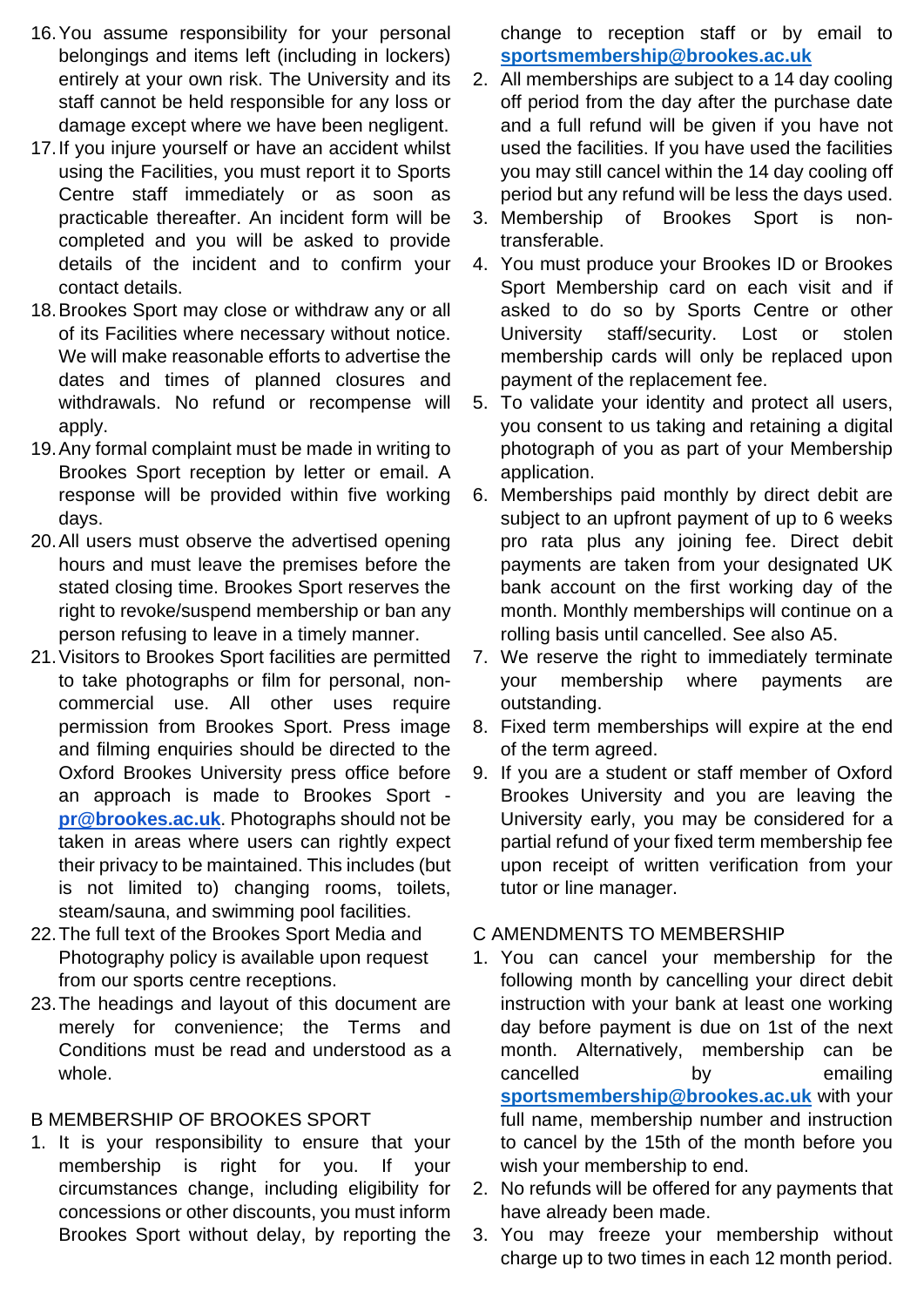Freezes are for a minimum of one month and a maximum of four months. You must provide a minimum of 15 days' notice before the date you wish the freeze to be applied. Membership freezes apply to Direct Debit memberships only.

- 4. Membership may be upgraded at any time by paying a pro rata amount to cover the monthly price difference including for the following month if it is after the 15th.
- 5. Downgrade requests must be made by 15th of the month and the downgrade will apply at the start of the following month.

#### D EVENTS AND BLOCK BOOKINGS

- 1. Payment must be made within 48 hours from time of booking unless otherwise agreed with a Brookes Sport manager.
- 2. A minimum of 28 days' notice is required to cancel an event or block booking.
- 3. Refunds will not be issued to customers who cancel with less than 28 days' notice.
- 4. Time required for set up and take down must be included within the time booked. E.g. a booking of an hour includes 5 minutes for setup and takedown and 55 minutes for play.
- 5. The costs of cleaning or any remedial action required following an event or block booking, are responsibility of the individual making the booking and you agree to pay any additional cleaning or repair costs incurred by Brookes Sport chargeable following the event.
- 6. All visitors to the facility in relation to an event or block booking are the responsibility of the person making the booking.
- 7. Brookes Sport reserves the right to cancel a booking without notice for reasons outside our control such as, but not limited to: bad weather, natural disaster, war, terrorist activity or civil unrest, industrial dispute, technical, maintenance or operational problems.

#### E PERSONAL TRAINING AND INSTRUCTION

- 1. All personal training or lessons with an instructor must be booked and paid for in advance.
- 2. Individual sessions may be rearranged providing a minimum of 24 hours' notice is given. Any session that is missed or where notice is less than 24 hours, will be forfeited.
- 3. Group sessions may be altered or cancelled providing at least 7 days' notice from the start of the booking is provided. No refund will be permitted where less than 7 days' notice is given.
- 4. If a session is started late due to your late arrival, no extension to the booked session will be given.
- 5. Where sessions have been prepaid as a multi session package, all sessions must be completed within 16 weeks of the purchase date.
- 6. Brookes Sport reserves the right to provide an alternative instructor, for example where your initial instructor is unavailable due to illness or they have ended their employment at Brookes Sport. Where an alternative instructor cannot be provided, Brookes Sport reserves the right to cancel or rearrange the session for another time.

#### F GYM RULES

- 1. All users of the Gym must be aged at least 16.
- 2. All gym users aged 16 or 17 must complete an induction prior to using the gym.
- 3. If you are unsure how to use any of the equipment, it is your responsibility to book an induction via the Sports Reception team.
- 4. All Gym equipment (e.g. free weights, Swiss balls, kettle bells etc.) must be put back in its correct place after every use.
- 5. You must ensure that equipment and benches are wiped down after use.
- 6. You must wear suitable non-slip footwear at all times whilst using the Gym for your own safety. Open toed footwear (e.g. flip-flops or sandals) are not permitted.
- 7. When using the sauna and steam room, swim wear and non-slip footwear (flip flops or sandals) must be worn at all times.

#### G COURTS, HALL and STUDIO RULES

- 1. It is the responsibility of the person that has made the booking to ensure that the playing area is inspected before play to ensure it is safe to use and there are no apparent hazards. Any issues must be reported to Brookes Sport staff immediately.
- 2. Non-marking footwear must be worn while using the courts, halls and studios.

#### H PITCH RULES

- 1. No studded, moulded, metal or bladed footwear are allowed on the synthetic turf pitches.
- 2. It is the responsibility of the person that has made the booking to ensure that the pitch is inspected before play to ensure it is safe to use and there are no apparent hazards. Any issues